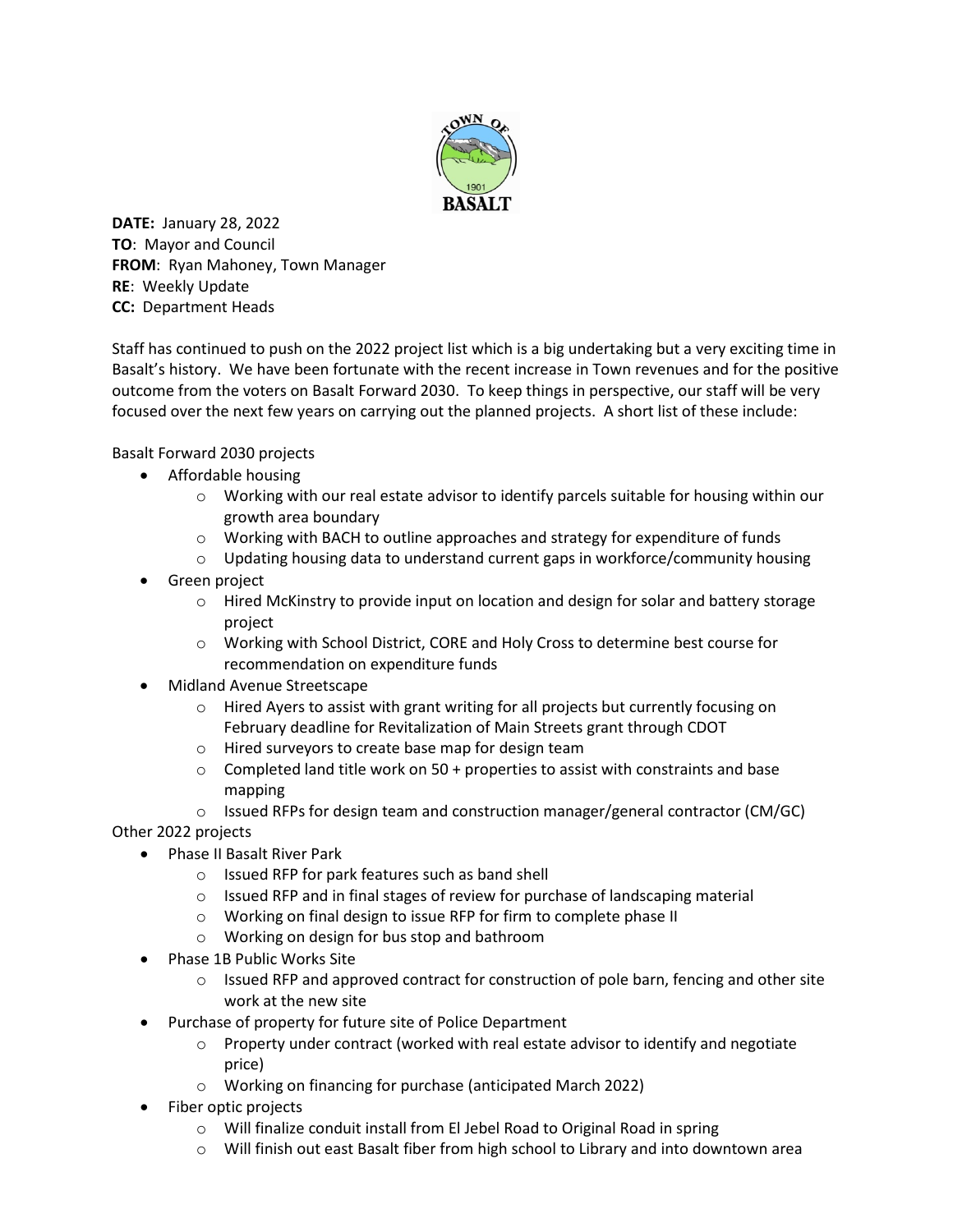There are more projects on the horizon but this list should provide a sense for the volume of projects that our Council and staff have been working toward and that align with our Strategic Framework, Master Plan and Facility Needs Assessment.

Town staff has made an offer to an applicant for a plans examiner/inspector and is expecting to hear back from the applicant on Monday. We have also interviewed and are discussing next steps for applicants for the Planning Analyst position which we expect to finalize next week.

## **Police**

Our 5<sup>th</sup> Annual Community Police Academy will host the first class on Saturday. We have 30 people signed up to participate along with several community volunteers to assist us. The first class will cover police department operations and crime scene investigations.

Our department is one of four agencies that participate in the Roaring Fork Regional Range program. This program provides all state mandated training to our officers. Each agency provides certified instructors to assist in the training. It has been identified that our trained instructors can assist the community by developing a winter driving training for young drivers in our area. Our driving instructors are working with the Woody Creek Raceway to host a training in February. We will keep you posted on developments in this community outreach effort.

Officers have been busy assisting our Public Works department by getting vehicles moved in areas where ice and snow have built up due to recent storms. Public works is working hard to clear areas around town. Thank you to all our community members for moving vehicles so we can keep the roadways and parking areas clear.

## **Public Works**

Public Works received two fleet vehicles this week. The first is a new dump/plow truck. The truck is a Western Star brand, and it came outfitted with a Henderson plow and sander. It has been 20 years since we upgraded one of our dump trucks. The second truck is a replacement truck for the Parks Department. The truck is a Ford 2500 pickup with a plow, lift gate and a utility bed for tool and supply storage. The Town's fleet replacement program aims to replace vehicles every seven years or 70,000 miles on pickups.

Upgrades and modifications continue at the Basalt water filter plant. A backup pump, improvement to meters and upgraded telemetry are being installed. The Streets Department continues to clean up ice and snow around town. Also, the repair and maintenance schedule for street maintenance is being put together for 2022. This will include crack sealing, spray injection, mill and overlay and striping.

Holiday lighting and decorations are being taken down, stored and replacements have been ordered, which at the end of the year, reduced prices. Public Works participated in two Affordable Housing HOA meeting this week.

Planning, Public Works and now the Police Department are working together on upcoming projects in Basalt. We have been meeting regarding the facilities for Public Works and the Police Department, as well as the Midland Avenue Streetscape project.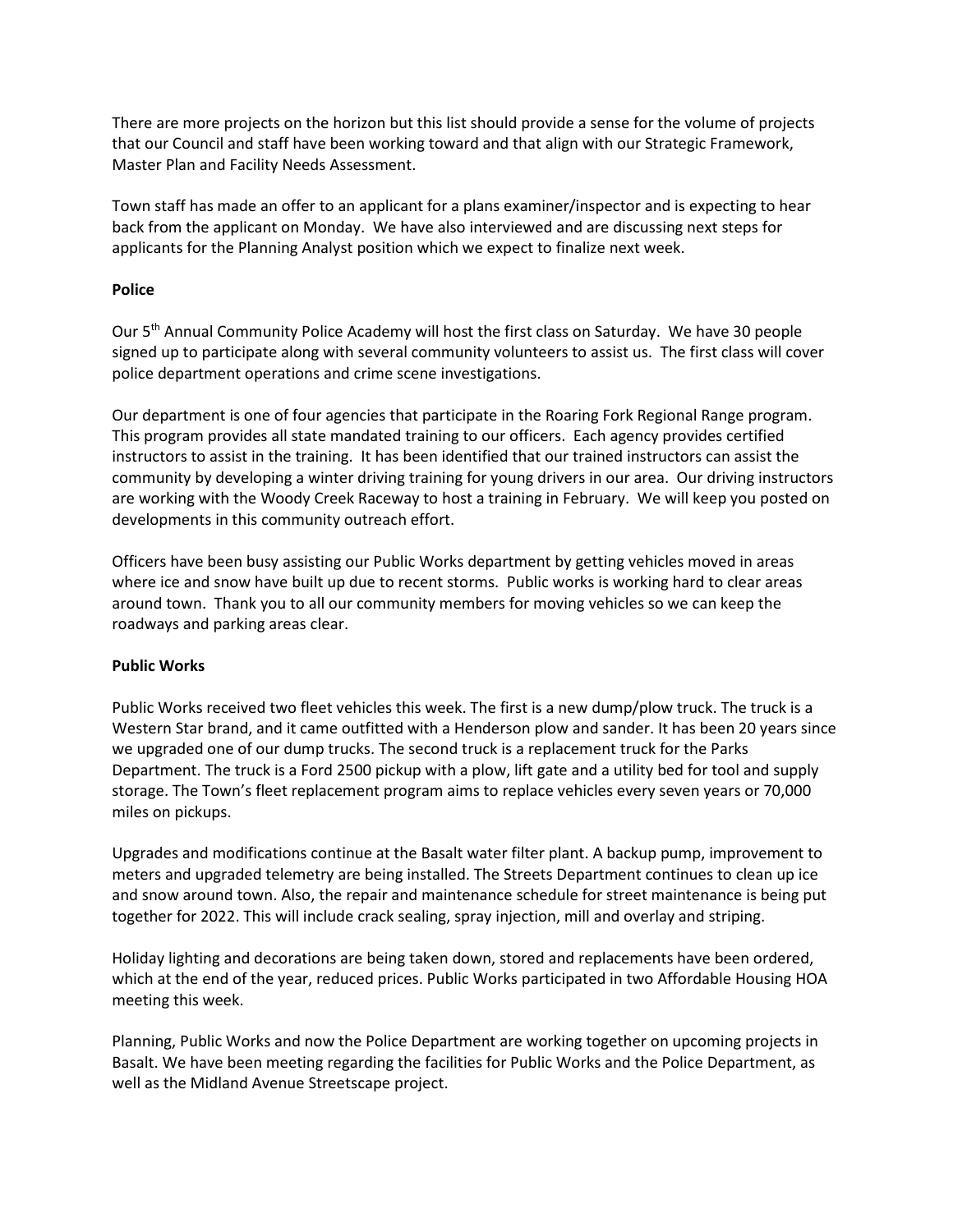## **Planning**

**Basalt Center Circle Application –** The Applicant is working on the Final Plan application.

**Lot J, Basalt Commercial Park –** The necessary LOMR-F was approved by FEMA. The Council approved the final plan approval ordinance on Tuesday.

**Basalt River Park Improvements** – Walters Inc. has continued work on Phase I of Basalt River Park. They are completing final grading, constructing the wall elements, and finalizing the winterization of the site. The Town received four bids for Landscape Plant Materials for Basalt River Park Phase II and will be finalizing a contract with the selected plant supplier soon.



**Two Rivers Road Improvements** – Work is substantially complete on this project; streetlight fixtures were installed, and Walters is working with Holy Cross to install the transformer and activate the lights. The final landscaping work will not be completed until spring of 2022.

**Town of Basalt Photovoltaic and Energy Storage Project** – Eight good proposals were received. Staff worked with Holy Cross Energy, the school district, CORE and a member of the Green Team. The four top 4 proposers were interviewed, and the interviewing group ultimately selected the McKinstry team to perform the services. The Resolution approving the contract was approved by the Council on Tuesday.

**Other Basalt Forward 2030 Support** – Town Planning Staff also provided support to the Manager for the Basalt Forward 2030 projects. The Team has had several meetings since the last Manager's report to further the implementation of the Midland Avenue Streetscape Project and affordable housing.

**Mid-Valley Center Lot 4** – Phase 1A of the Project has been completed except for the landscaping. The Town received two bids for Phase 1B of the Public Works Facility development plan which includes the building of a new pre-engineered steel building and perimeter fence. The Resolution approving the contract with Gould Construction was approved by Council on Tuesday.

**Basalt Early Childhood Coalition** – A subcommittee including Town and Eagle County Staff, Coalition members, and Land + Shelter and Alan Ford Architects will be interviewing the Applicant who submitted a proposal in response to the Childcare Provider RFQ at Parcel 2E in Willits. If successful, Staff plans to bring the Applicant to Council on February 8<sup>th</sup> to consider approving an agreement with the provider. Staff also met with the developer for Stott's Mill to discuss the childcare facility, amongst other topics, and the Developer will come to February's Early Childhood Coalition meeting to present and discuss the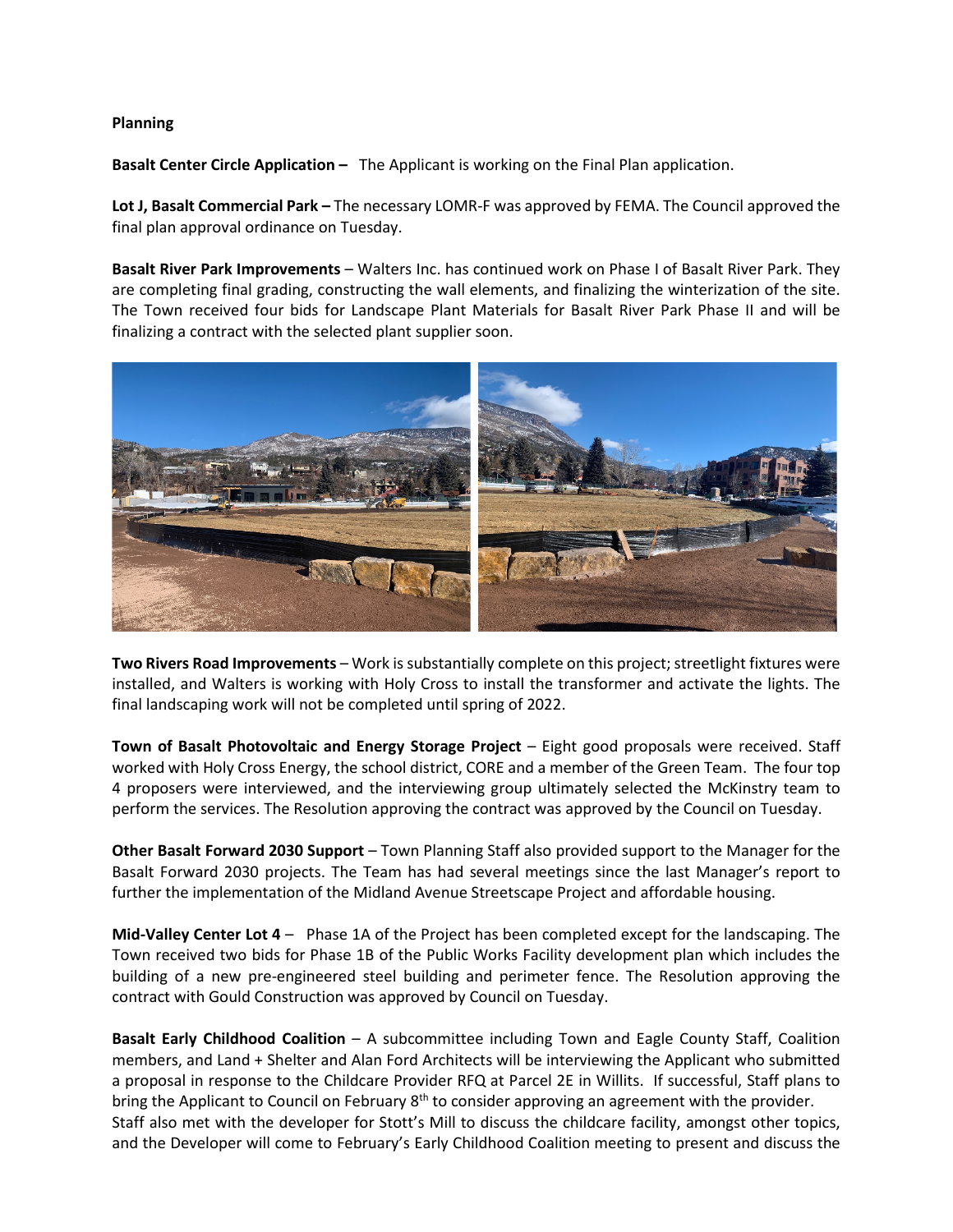childcare facility plans with the Coalition. It is expected that building permit plans for the core and shell of the childcare facility will be submitted in February.

**NWCCOG –** The meeting opened with a report from the Northwest Loan Fund Committee regarding three energize loans that were provided in 2021. Loans were provided to Capital Creek Brewery, a skincare company in Snowmass Village, and to Bar You Eat in Steamboat Springs. The NWCCOG meeting involved a review of the 2021 end of year financials, a vote to move forward with a statement regarding housing policy, and two presentations – the first from Sarah Vaine (Summit County) regarding suicide prevention measures and the second from Chris Lindley and Dana Erpelding (Eagle Valley Behavioral Health) regarding improvements made to mental health care in the Eagle Valley.

**Basalt River Park Development LLC** - Staff issued a full building permit on Park Place east, which is a threeunit townhouse building and the foundation permit on the Gallery Building which includes commercial, apartments, and the affordable housing units.

**Development Review/Applications** – Staff also spent time on responding to administrative reviews, complaints and working on land use applications and building permits.

## **Finance**

**COPs and Loose Cannon Property** – We met this week with Bond Counsel, Dee Wisor, and Ehler's, Bruce Kimmel, to discuss the purchase of the Loose Cannon property and the COPs that the Town will be issuing for the purchase of this property. The Town initially budgeted \$1.8 million for the COPs, and the purchase price came in at \$1.7 million. Additionally, the Town budgeted \$500,000 for the lease payment for 2022. We are using the \$500,000 for the lease payment to reduce the value of the lease and for a \$20,000 interest payment that will be due in December. This will allow the Town to lease the property for three years and then the Town will own this parcel. Interest rates are still estimated at around 2% for this short-term COP.

**COVID Protocols for Employees** – As COVID protocols continually change between the two counties, we are in the process of developing a more timeless strategy that will incorporate the current requirements of public health as a separate document. The Town works to align our quarantine and return to work protocol with county public health, and this will assure that Town protocols are consistently in line with public health.

**Ayres Associates and the Revitalization of Main Street Grant** – Staff met with Ayres on Tuesday to continue work on the Revitalization of Main Street grant and bring Ayres up to speed on the Midland Avenue Streetscape project. The deadline for this grant application is February 4. We are getting letters of support for the project and have documented the significant public input received to date that supports this project. As discussed in the previous Council meeting, the current budget for the Midland Avenue project totals \$11,469,000 and is comprised of the following. We will be including the \$465,000 Town match in the February 8 supplemental budget request.

| TOTAL                                           | \$11,469,000 |
|-------------------------------------------------|--------------|
| <b>CDOT Revitalization of Main Street Grant</b> | \$1,000,000  |
| Town of Basalt 2021 Building Permit Revenues    | \$465,000    |
| Federal funding, ARPA allocation                | \$1,004,000  |
| <b>Basalt Forward Voter Approval, Midland</b>   | \$9,000,000  |